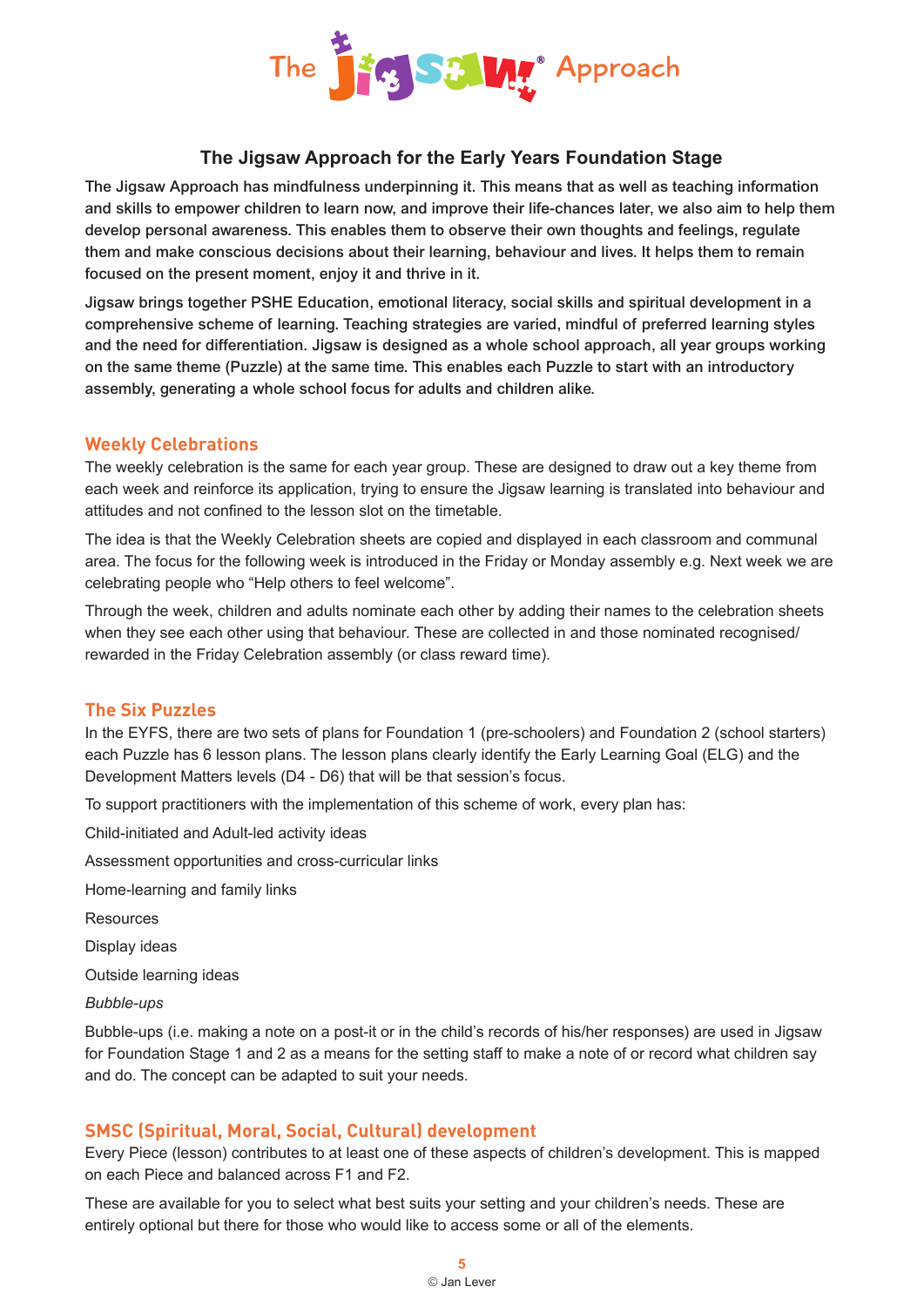

## **Safeguarding**

Teachers need to be aware that sometimes disclosures may be made during these sessions, in which case safeguarding procedures must be followed immediately. Sometimes it is clear that certain children may need time to talk one to one after the session. It is important to allow the time and appropriate staff for this to happen.

#### **The Jigsaw Circle**

Most Puzzles include the use of The Jigsaw Circle in some Pieces. The Jigsaw Circle is a tried and tested teaching approach, popularised most successfully in recent years by Jenny Mosley. It brings children and adults together to feel equal and valued so that they can share ideas, thoughts and feelings. Sitting in a circle either all on chairs or all on the floor means adults and children are sharing the experience and learning together. If children are not used to the circle approach, it may be necessary to rehearse this with them in small groups before bringing the whole class together. The circle approach is used regularly in Jigsaw. It is important that children understand the circle approach rules so that they feel safe and valued and enjoy these experiences. A structured approach, building up to a full circle time will be introduced gradually. Using the Jigsaw Friend (talking object) is a useful distancing technique and helps children work with potentially sensitive issues without asking them directly about their own exprieences.

#### **Jigsaw Songs**

TThe specially-composed original songs are introduced in the assemblies and used in the Pieces to reinforce the learning messages of each Puzzle.

There is a lot of repetition in the songs to enable young children to learn and remember them so they can join in even if they cannot yet read the lyrics.

Each song has 4 tracks: i) choir with backing ii) instrumental iii) choir and backing: different arrangement and iv) instrumental

Tracks 1-4 Choices (Being Me in My World)

Tracks 5-8 Playground Blues (Celebrating Difference)

Tracks 9-12 The Colours of Friendship (Celebrating Difference)

Tracks 13-16 Learning to Learn (Dreams and Goals)

Tracks 17-20 Keep Fit, Keep Healthy (Healthy Me)

Tracks 21-24 Learning Together (Relationships)

(The Relationships Puzzle also includes The Colours of Friendship Song Tracks 9-12)

Tracks 25-28 Changing as I Grow (Changing Me)

#### **Differentiation/SEN**

Jigsaw is written as a universal core curriculum provision for all children. Inclusivity is part of its philosophy. Teachers will need, as always, to tailor each Piece to meet the needs of the children in her class. To support this differentiation many Jigsaw Pieces suggest creative learning activities allowing children to choose the media they work with and giving them scope to work to their full potential. To further help teachers differentiate for children in their classes with special educational needs, each Puzzle includes a P-level grid with suggested activities for children working at each of those levels.

#### **Jigsaw Friends**

The Jigsaw Friends are used in the main as the 'talking object' in circle discussions. The children and staff pass the particular Friend for their class around the circle and when holding the Jigsaw Friend it is that child's turn to talk or to offer a suggestion, experience or feeling relevant to the discussion (if they want to…they always have the right to pass, as in the Jigsaw Charter).

The Jigsaw Friends also act as a distancing tool so that children can talk about potentially more sensitive issues without referring directly to themselves.